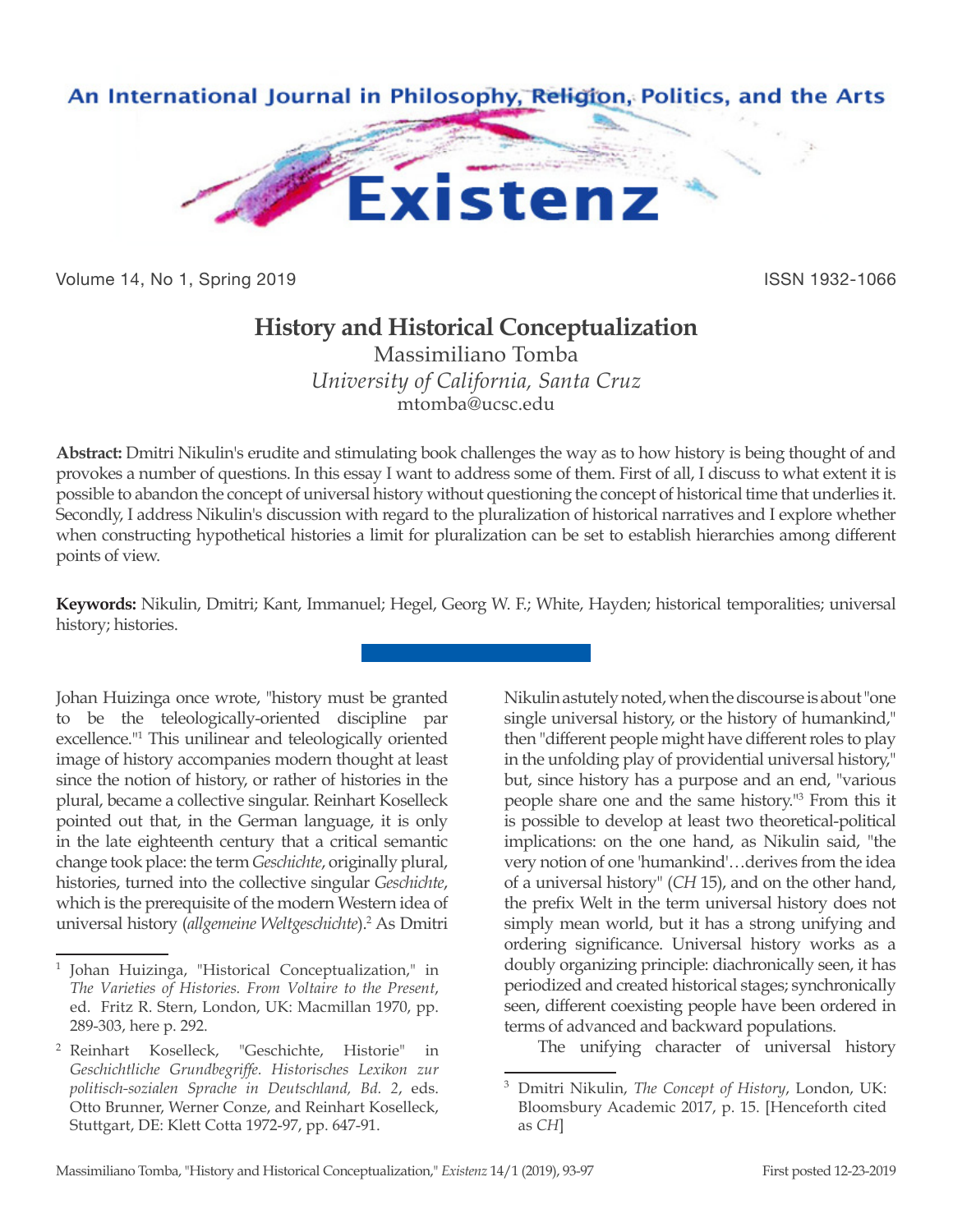embodies a political-ideological meaning that goes beyond the timely and correct criticism of Eurocentrism. In so far as it is based on a unilinear conception of historical time, the concept of universal history subsumes qualitative differences in order to organize them into quantitative differences or delays in historical development. This procedure is not only the intentional result of a history that looks at the rest of the world from the perspective of the modern West. It is rather the corollary of a conceptualized understanding of history. As is well known, in G. W. F. Hegel's work history is conceptualized in terms of the "progress of the consciousness of freedom," a progress periodized through historical-geographical degrees of freedom, according to which there would be

the Orientals, who knew only that One is free, then that of the Greek and Roman world, which knew that Some are free, and finally, our own knowledge that All men as such are free, and that man is by nature free.<sup>4</sup>

The ultimate stage is that of the nation-state, represented by the principles that emerged during the French Revolution and the Protestant Reformation. In this way, universal history can be organized according to the concept of modern European freedom, creating degrees of historical development and corresponding geographical subdivisions. The concept of freedom functions here simultaneously as a unifying and differentiating operator. In other words, it functions as an ordering principle that depends, implicitly or explicitly, on political purposes.

It is the characteristic of modern concepts to subsume particularities into a totality or universality. Immanuel Kant would have said that subsumption operates through time, which is "contained in any empirical representation of the manifold."5 According to Kant, time, as a condition of possibility of any representation, "cannot be made representable to us except under the image of a line, insofar as we draw it" (*CPR* 259). However, Gottfried Herder rebelled against this unilinear conception of time. In contrast to Kant, he stated,

every changing thing has within itself the measure of its own time...There are no two things in the world that have the same measure of time. The beat of my pulse, the course or the sequence of my thoughts are not the measure of time for others; the course of a stream, the growth of a tree are not the measure of time for all streams, trees and plants...Therefore, (we can say with a daring but nevertheless exact expression) there exists an infinite multiplicity of temporalities in the universe at the same time; the time that we imagine to be the measure of everything is only a proportioning made up by our thoughts...an illusion.<sup>6</sup>

One could say that while Kant's *Kritik* laid the foundations of modern philosophy by delimiting the field of possible experience from that of metaphysics, a different possible trajectory was set by Herder's *Metakritik*. The alternative was thus between a conception of time that makes all events march to the same rhythm, in an orderly line, and a more or less chaotic plurality of times that overlap and intersect. Given that, it is needful to think about the implications of this pluralization of times for the concept of history and historiography.

If one assumes that universal time as a pure form is widely questioned today, things get complicated. For example, anthropology has shown that the Western conception of unilinear time is limited geographically and historically;<sup>7</sup> psychology has shown that children perceive time differently<sup>8</sup> and that the unconscious is fundamentally timeless;<sup>9</sup> and, as Carlo Rovelli points out, the theory of relativity and quantum physics have shown that the world does not evolve over time, but rather things evolve in local times that influence

<sup>4</sup> G. W. F. Hegel, *Lectures on the Philosophy of World History*, transl. Hugh B. Nisbet, Cambridge, MA: Cambridge University Press 1984, pp. 54-5.

<sup>5</sup> Immanuel Kant, *Critique of Pure Reason*, transl. Paul Guyer and Allen W. Wood, Cambridge, MA: Cambridge University Press 1998, B 178, p. 272. [Henceforth cited as *CPR*]

<sup>6</sup> Johann Gottfried Herder, *Verstand und Erfahrung. Eine Metakritik der Kritik der Reinen Vernunft*, Leipzig, DE: J. F. Hartknoch 1799, pp. 120–1. [Translation by the author.]

<sup>7</sup> Johannes Fabian, *Time and the Other: How Anthropology Makes Its Object*, New York, NY: Columbia University Press, 2002.

<sup>8</sup> Jean Piaget, *The Child's Conception of Time*, New York, NY: Ballantine Books, 1969.

<sup>&</sup>quot;The unconscious is quite timeless." See Sigmund Freud, *Psychopathology in Everyday Life: Forgetting, Slips of the Tongue, Bungled Actions, Superstitions and Errors (1901)*, transl. James Strachey, in *The Standard Edition of the Complete Psychological Works of Sigmund Freud Vol. 6*, London: Vintage, The Hogarth Press and the Institute of Psychoanalysis, pp. 274-5.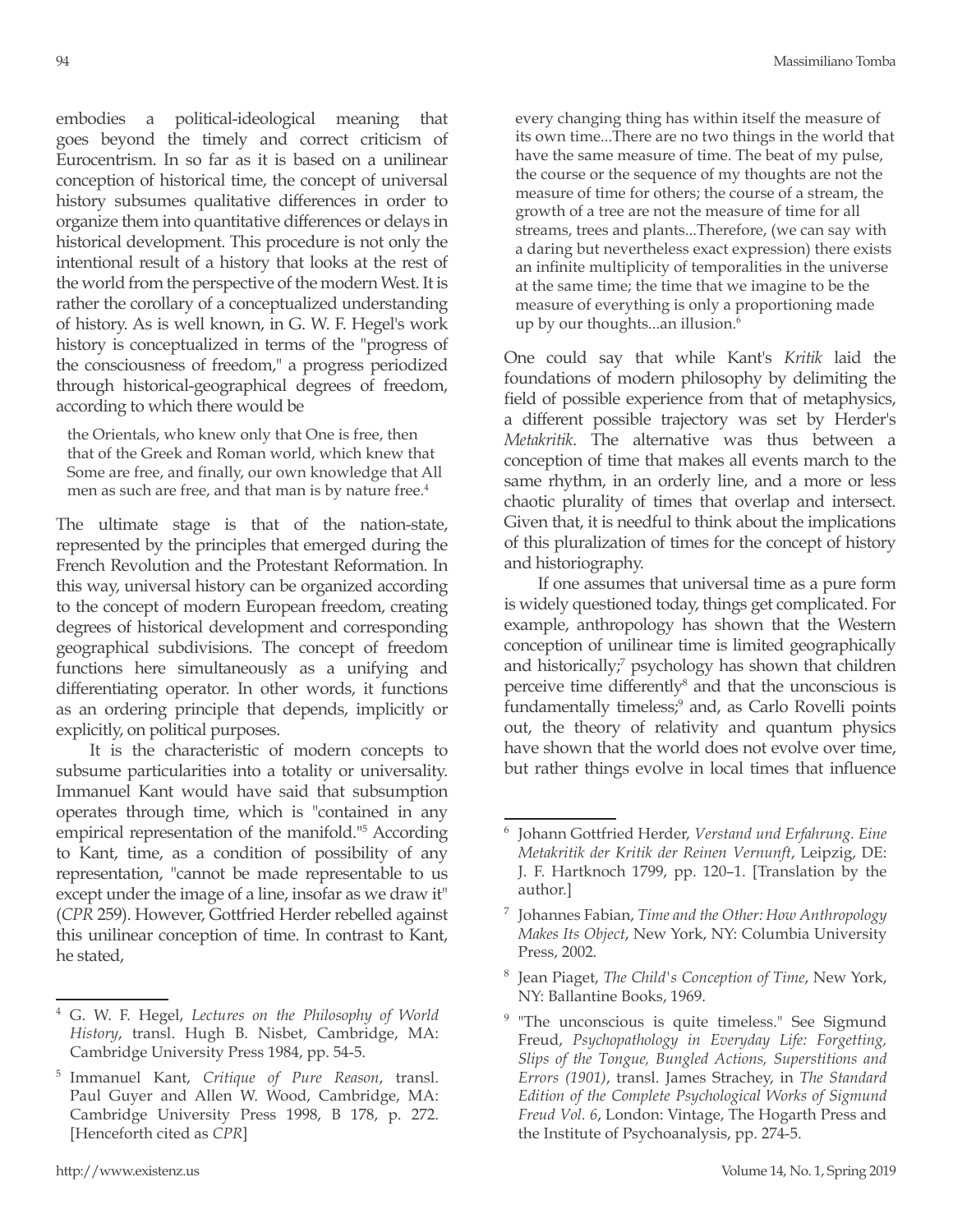each other.10 When all of these dimensions are taken seriously, one must ask how it has been possible for the unilinear conception of time to become so dominant. However, this is not the place for suchlike a discussion and it would be ungenerous to put this question to Nikulin.

A discussion about the concept of history needs to include how history, or historical material, is conceptualized. It is here that the connection between particular representations of time and history has its axis. If all events are marked by the same universal historical clock, then it is easy to induce comparative schemes characterized by the colonial categories of modern and pre-modern, state and pre-state, capitalist and pre-capitalist. That "pre" denotes a delay and a destiny at the same time. It is as if historical times ran like trains along the same tracks, so that the travelers on the front train are enabled assessing delays or halts. In other words, according to a typically capitalistic rationality, given the existence of a single historical time, if there are, figuratively speaking, backward populations in terms of technological or social development, it is as if they had made inefficient use of their time. This is a typical colonial discourse that justified and continues to justify the intervention of Western countries in democratizing, guaranteeing safety and environmental protection for those who are allegedly not (yet!) able to govern themselves. This conception of history is in place in John Stuart Mill's colonial liberalism; Mill considers despotism the appropriate political form for backward states of society populated by what he calls "nonage" races.<sup>11</sup> Again, in defining some peoples as nonage, one must assume that, given the same amount of chronological time available to all, some of them did not use their time efficiently. But there is no such thing as having misused time. Rather, there are qualitatively different historical temporalities that cannot be subsumed under the abstract umbrella of universal history. The first question that I put to Nikulin concerns the possibility of abandoning the concept of universal history yet without questioning the concept of historical time that underlies it.

The colonial implication of Mill's discourse is made possible not so much because of the concept of universalism itself, but rather because of its temporalization which operates a disjuncture between universalism and its actualization. The former gets represented by the modern West, the latter by populations which are presumably not yet civilized and therefore do not share the emerging universal values of democracy, private property, and free market. Not only is there an intentional colonialism, but there is also an unintended colonial attitude that operates at the level of categories and conceptions of historical time. For this reason, the colonial logic of universal history does not belong only to the dominator. Even the dominated ones make use of it when they try to close the gap that separates them from Western modernization, often characterized by productivity and technical progress. There are many ex-colonial countries that, in order to catch up with the West, have embarked on a race characterized by the initial accumulation of capital and political power. Entire traditional communities whose political and economic forms were being considered backward have paid the price for it; this alleged backwardness is the reason they were violently synchronized to the rhythm of the dominant modernity. Writing the history of these destructions adds to the archive of the victims of modernity, but in doing so it also confirms the dominant role of universal history. From this perspective, the excluded become dominated, passive subjects, victims to whom one can kindly give a voice or whose stories one can tell.

But telling the stories of the victims and the excluded does not yet mean being fair to them. The pluralization of the fabulae can make room for the many stories of those who had no voice, but it does not deactivate the colonial device that lurks in the conception of unilinear historical time. That is why, it seems to me, the project of a multiplication of stories should go hand in hand with that of a rethinking of historical time.

Nikulin's book, looking carefully at an ancient vision of history, calls into question the tyranny of modern universal history. Through the works of Herodotus, Hecataeus, and Hellanicus, he gets enabled to present an alternative to a unilinear conception of history organized according to universal concepts. It is a history articulated in a multiplicity of histories, which can be narrated or reconstructed "by telling a new or differing story about the names, things, and events that have been preserved and still work in a history in which we would like to live" (*CH* 174).

In reference to Greek historiography, Koselleck observed that the "Greeks, without having a concept of history, identified the temporal process within

<sup>10</sup> Carlo Rovelli, *The Order of Time*, transl. Erica Segre and Simon Carnell, New York, NY: Riverhead Books. 2018.

<sup>11</sup> John Stuart Mill, *On Liberty and Other Writings*, Cambridge, UK: Cambridge University Press 1989, p. 13.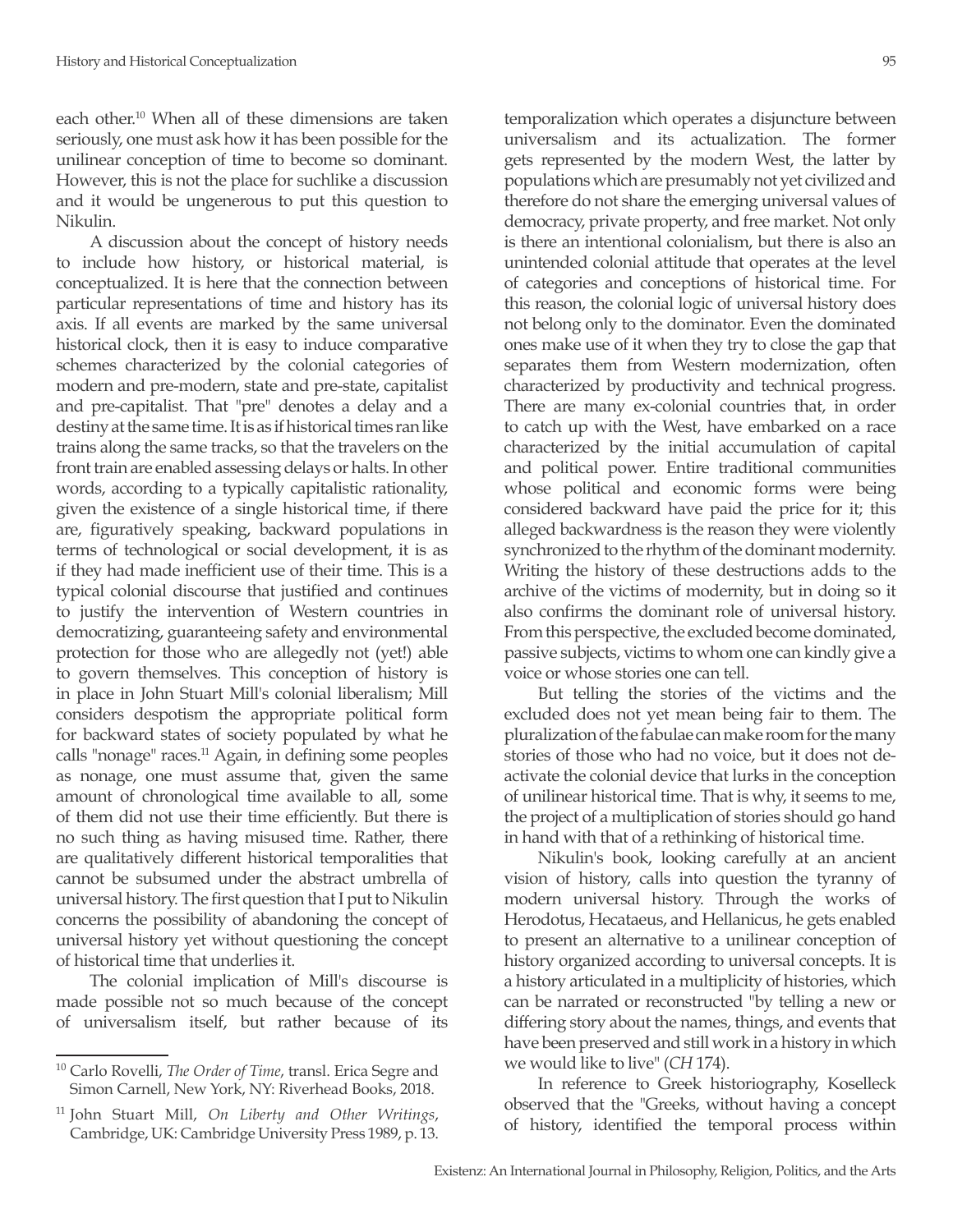events."12 It seems to me that the events narrated by Greek historians met at least two organizational criteria: they were significant and repeatable instances within a limited range of experience. Both these dimensions, exemplariness of the instance and repeatability, have fallen into crisis in modernity. During the French Revolution, Chateaubriand observed: "I started to write *Essai* in 1794, and it appeared in 1797. I often had to erase, at night, the picture I had drawn by day: events ran faster than my pen."13 In the 1826 preface to the *Essai*, Chateaubriand had to note that the Ciceronian *topos* of *historia magistra* has become impossible, and with it every attempt to write a comparative history.<sup>14</sup> The acceleration of historical events, the expansion of the political theater to the entire planet, and the consequent reduction of the ability to experience events that rapidly and repeatedly change the order of things—all these elements together required a new conceptualization of history powerful enough to organize historical material. It is in this context that, in nineteenth century, new philosophies of history take shape, which, as in August Cieszkowski,<sup>15</sup> aspire to organize not only past historical material, but also to prefigure the future. The political implications of this historiosophy were developed by the Hegelian left and the young Marx on the progressive side, and by another Hegelian, Bruno Bauer, on the pessimistic and conservative side. It was the same conceptualization of history, differentiated only by the algebraic sign placed in front of the historical-temporal vector.

Today the limits of this conceptualization can be observed. Nikulin's book presents itself as an implicit erudite examination of these limits. For Nikulin, it is about setting the antiquarian, who collects historical facts, against the historiographer, "who is the writer of canonic history based on an established conception of history as universal" (*CH* 68). Between the seventeenth

<sup>14</sup> See François Hartog, *Régimes d'historicité: Présentisme et experiences du temps*, Paris, FR: Éditions du Seuil, 2003.

<sup>15</sup> August von Cieszkowski, *Prolegomena zur Historiosophie*, Hamburg, DE: Felix Meiner, (1838) 1981.

and nineteenth century, as Nikulin writes, the antagonism between antiquarians and historiographers was decided in favor of the latter, giving rise to a "new attitude toward history, which includes its politization" (*CH* 68).

Here arise several questions and some problems that are not always being clarified by Nikulin. If the modern concept of history and modern historiography respond to a precise political issue and request for politicization, what political question is implied in the pluralization of histories made possible by multiplying (perhaps innumerable) narratives? In other words, by abandoning universal history and national history, and instead pluralizing history into many individual histories and fabulae, would there be a limit to pluralization? Nikulin does not seem to set limits to it. While the concept of freedom served Hegel as an ordering criterion for a universal history, Nikulin maintains instead that "a new history is always possible, and if freedom is indeed realized in a history, then it is the freedom to create a new history" (*CH* 106). To wrest the concept of freedom from the hands of the nation-state and its colonial metanarratives, it seems that Nikulin heads toward the depoliticization of the freedomhistory link departing from its individualization in terms of subjective narrative. However, one could remark, every perspective on history is always politically situated. In his sixth thesis on the concept of history, Walter Benjamin wrote: "To articulate what is past does not mean to recognize 'how it really was.'" The past, as a thing-in-itself, remains opaque, and history is a strategy to map it. But this mapping of the past always responds to political criteria and, for Benjamin, they should at least hold firm the distinction between oppressed and oppressors, for history written by the latter erases not only the history of the former, but also their tradition and memory: "not even the dead will be safe from the enemy, if he is victorious. And this enemy has not ceased to be victorious."<sup>16</sup> In Benjamin, the field of historiography appears as a battlefield: if the historical perspectives are not equivalent to each other, then an explicit criterion of differentiation is needed.

One could say, with Hayden White, that history does not have logic, but an emplotment that produces meaning through rhetorical figures, which organize events according to the specific attitude of the historian.

<sup>12</sup> Reinhart Koselleck, *Futures Past: On the Semantics of Historical Time*, transl. Keith Tribe, New York, NY: Columbia University Press 2004, p. 97.

<sup>&</sup>lt;sup>13</sup> François-René de Chateaubriand, "Préface de 1826," in *Essai historique, politique et morale sue les révolutions anciennes et modernes, considérées dans leurs rapports avec la Révolution française, Oeuvres Complètes, Vol. 1*, Paris, FR: Gallimard 1978, p. 15. [Translation by the author.]

<sup>16</sup> Walter Benjamin, *On the Concept of History*, in *Selected Writings, Vol. 4*, Cambridge and London, UK: Belknap Press 2006, Thesis VI.